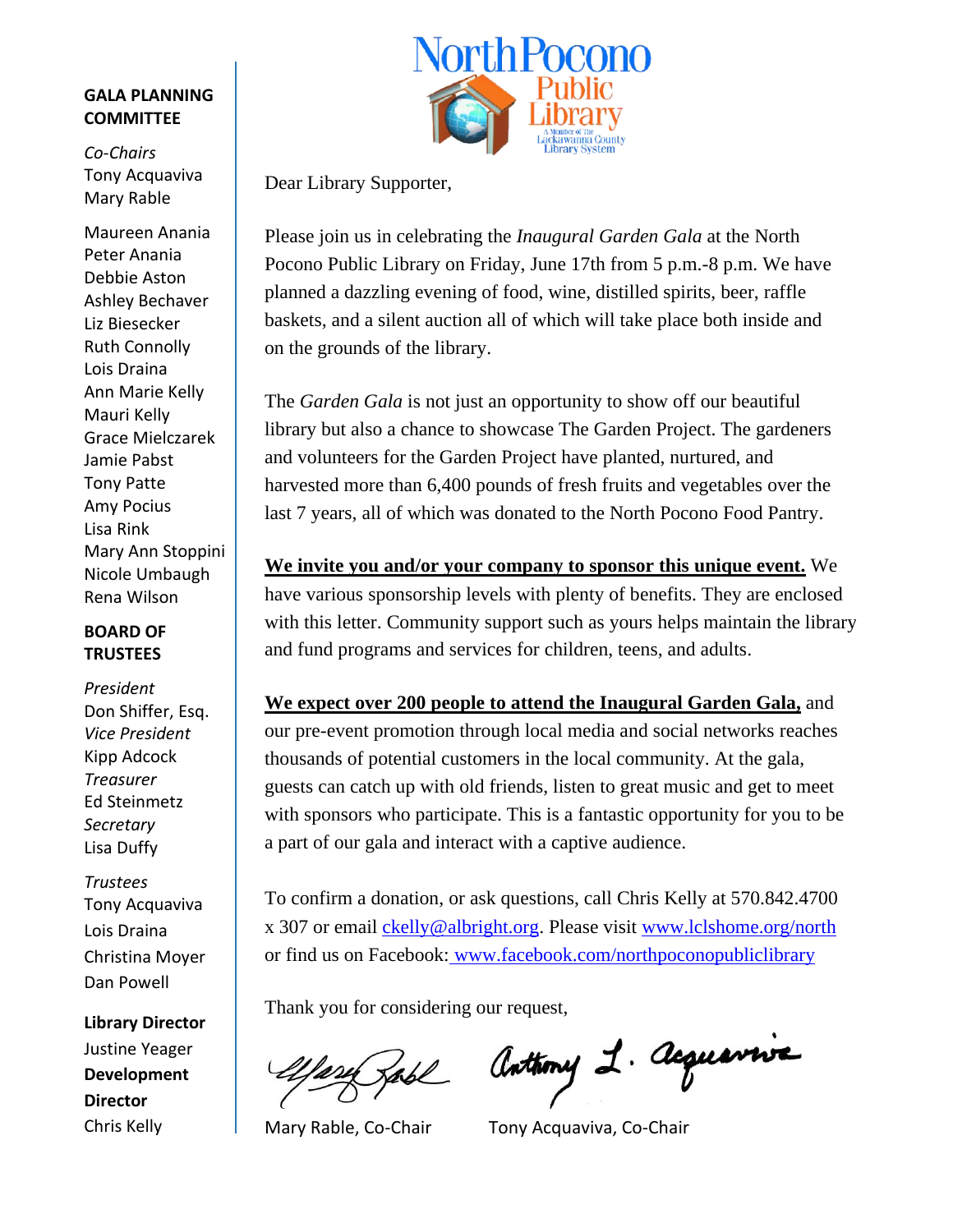

# SPONSORSHIP OPPORTUNITIES

NORTH POCONO PUBLIC LIBRARY JUNE 17, 2022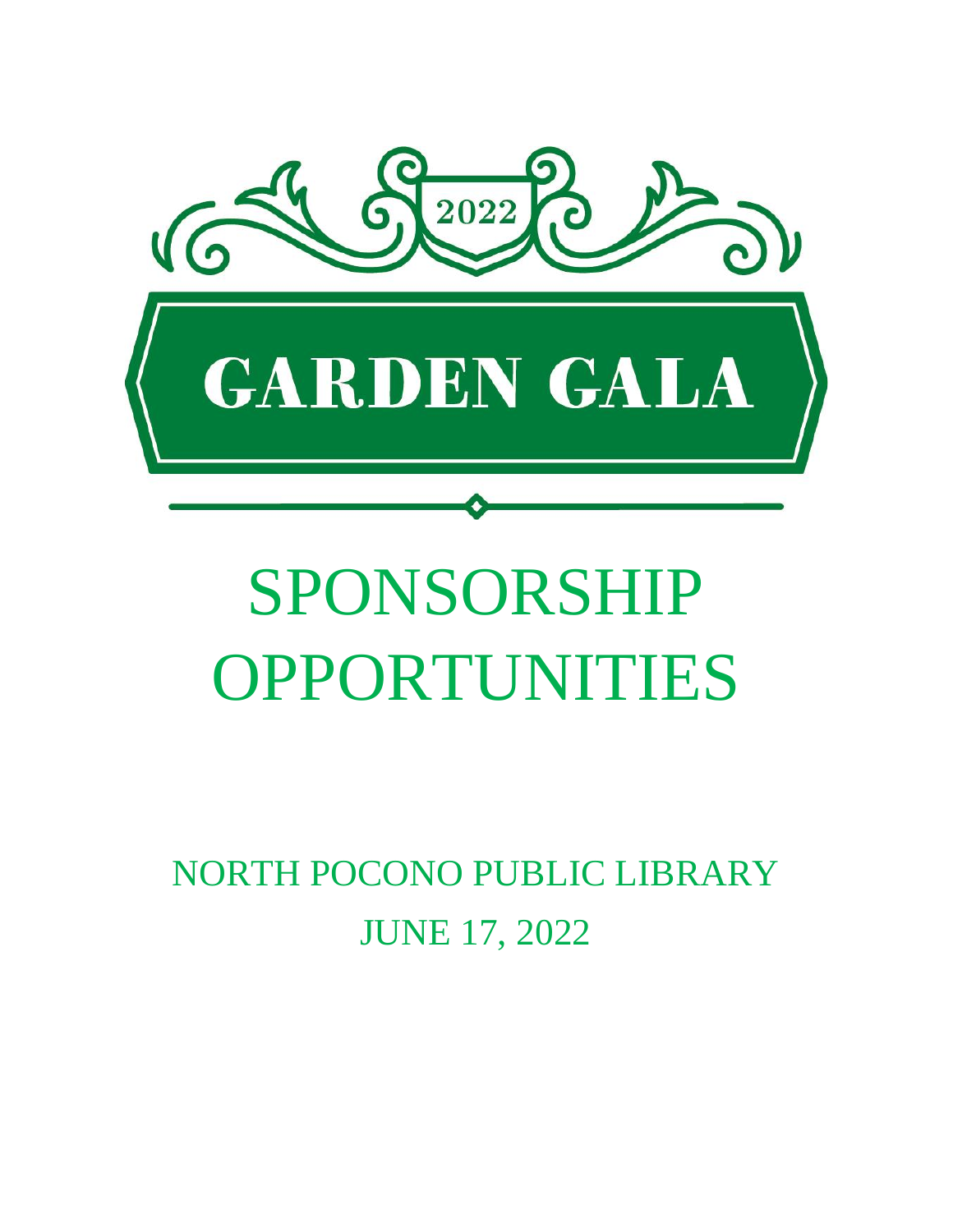

# GARDEN GALA SPONSORSHIP OPPORTUNITIES

### **PRESENTING ORCHID LEVEL \$5,000**

- Ten (10) reservations for Garden Gala
- Company/Individual Name mentioned in all publicity
- Photo opportunity for press release and social media platforms
- Company/Individual name prominently listed on sponsor boards

### **IRIS LEVEL \$3,000**

- Eight (8) reservations for Garden Gala
- Company/Individual Name mentioned in all publicity
- Company/Individual name recognized on sponsor boards

### **SUNFLOWER LEVEL \$2,000**

- Eight (8) reservations for Garden Gala
- Company/Individual name recognized on sponsor boards

### **ROSE LEVEL \$1,500**

- Six (6) reservations for Garden Gala
- Company/Individual name recognized on sponsor boards

#### **DAFFODIL LEVEL \$1,000**

- Four (4) reservations for Garden Gala
- Company/Individual name recognized on sponsor boards

#### **TULIP LEVEL \$500**

- Two (2) reservations for Garden Gala
- Company/Individual name recognized on sponsor boards

### **CARNATION LEVEL \$250**

- One (1) reservation for Garden Gala
- Company/Individual name recognized on sponsor boards

### **VIOLET LEVEL \$100**

• Company/Individual name recognized on sponsor boards

**Questions**: contact Christopher Kelly [ckelly@albright.org](mailto:ckelly@albright.org) 570.842.4700 x 307